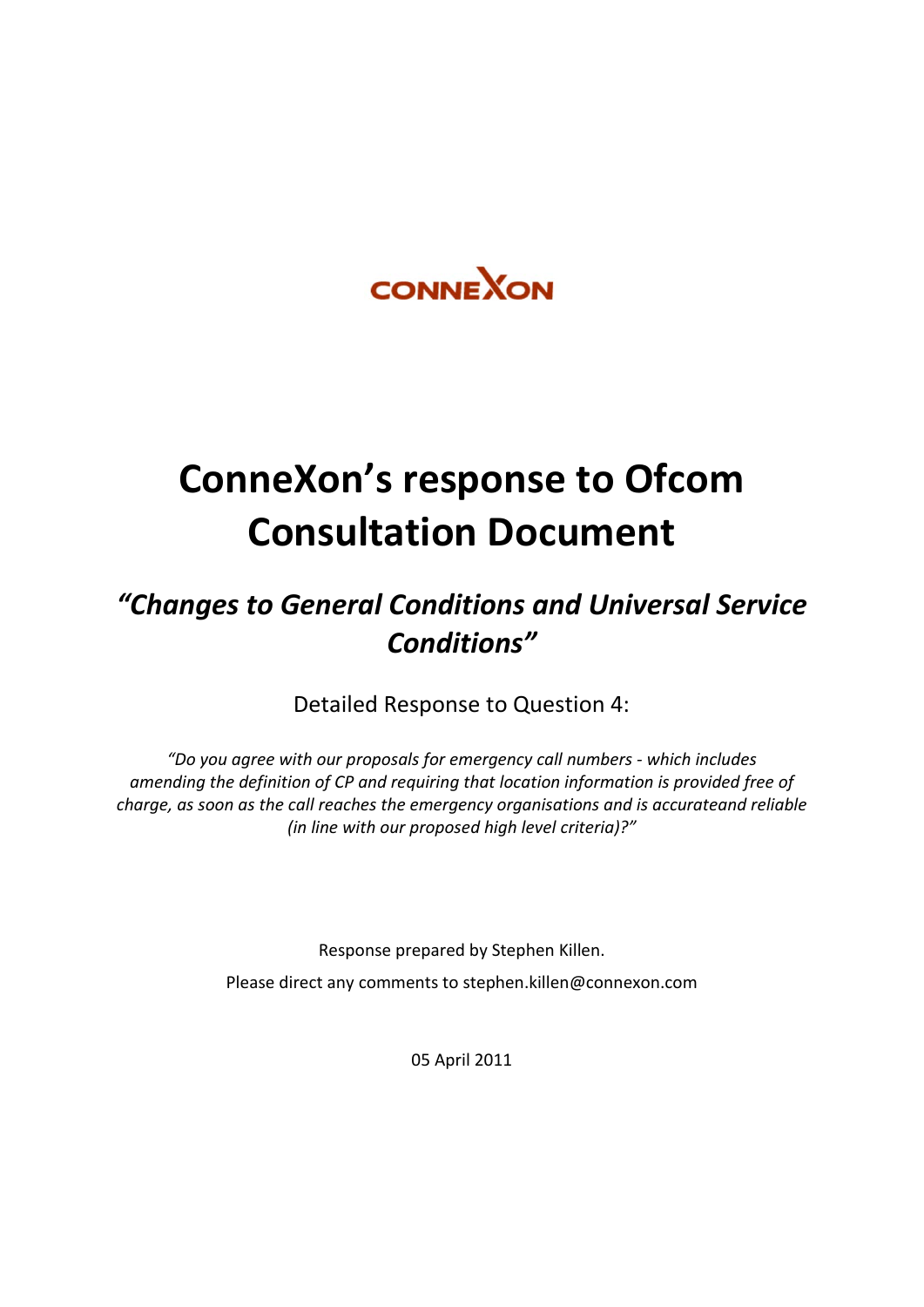

#### **Executive Summary**

The current obligations for 999 call handling by private telephone networks are set out in design guidelines invoked by General Condition 2 of the General Conditions of Entitlement. These design guidelines require local PSTN break-out at each site on a private telephone network with the aim of ensuring that accurate caller location information is presented with a 999 call.

The problem is that these design guidelines are routinely ignored for IP-PBX networks. This is putting end-users of IP-PBXs at increased risk when compared with their predecessors that used legacy analogue and TDM PBXs and also end-users that have a direct connection to PSTN lines.

It was our understanding that the proposed amendment to General Condition 4 addressed this issue by including electronic communications services provided over private telephone networks in the revised definition of Communications Provider.

This would have ensured that the providers of private telephone networks deploy readily available and cost-effective management information systems for delivering 999 calls to the appropriate Call Handling Agent with accurate and reliable location information.

Ofcom's statement of intent on 18<sup>th</sup> March 2011 that the amended General Condition 4 should **not** apply to private telephone networks will result in continued non-compliance with the General Condition 2 guidelines and increased risk to end-users of IP-PBXs.

We believe that this is unacceptable and contrary to the stated aims of the 2009 EU Directive. It is also contrary to a reasonable interpretation of the text in Article 26 of the Framework Directive and the proposed amendment to General Condition 4.

We also believe that an amended General Condition 4, in accordance with our interpretation, would be proportionate in that it does not represent an increased financial burden when compared with the obligatory, but ignored, alternative of following the existing General Condition 2 design guidelines.

#### **Introduction**

ConneXon are based in Montreal, Canada and are involved in the provision of emergency caller location identification solutions and routing services for enterprise PBXs. Our solutions ensure compliance with legislation, particularly in the USA, for 911 call delivery and location identification.

ConneXon solutions add value to, and compete with, vendor specific solutions from major PBX vendors such as Cisco, Microsoft, Avaya and Mitel.

None of these vendor solutions are offered in the UK primarily because there is no specific legislative requirement for accurate location information for 999 calls from PBX extensions.

An additional problem in the UK is that, until the recent launch of ConneXon's E999 routing service, there has been no enhanced 999 routing service in the UK that will deliver 999 calls to the appropriate Call Handling Agents with location information from within PBX networks.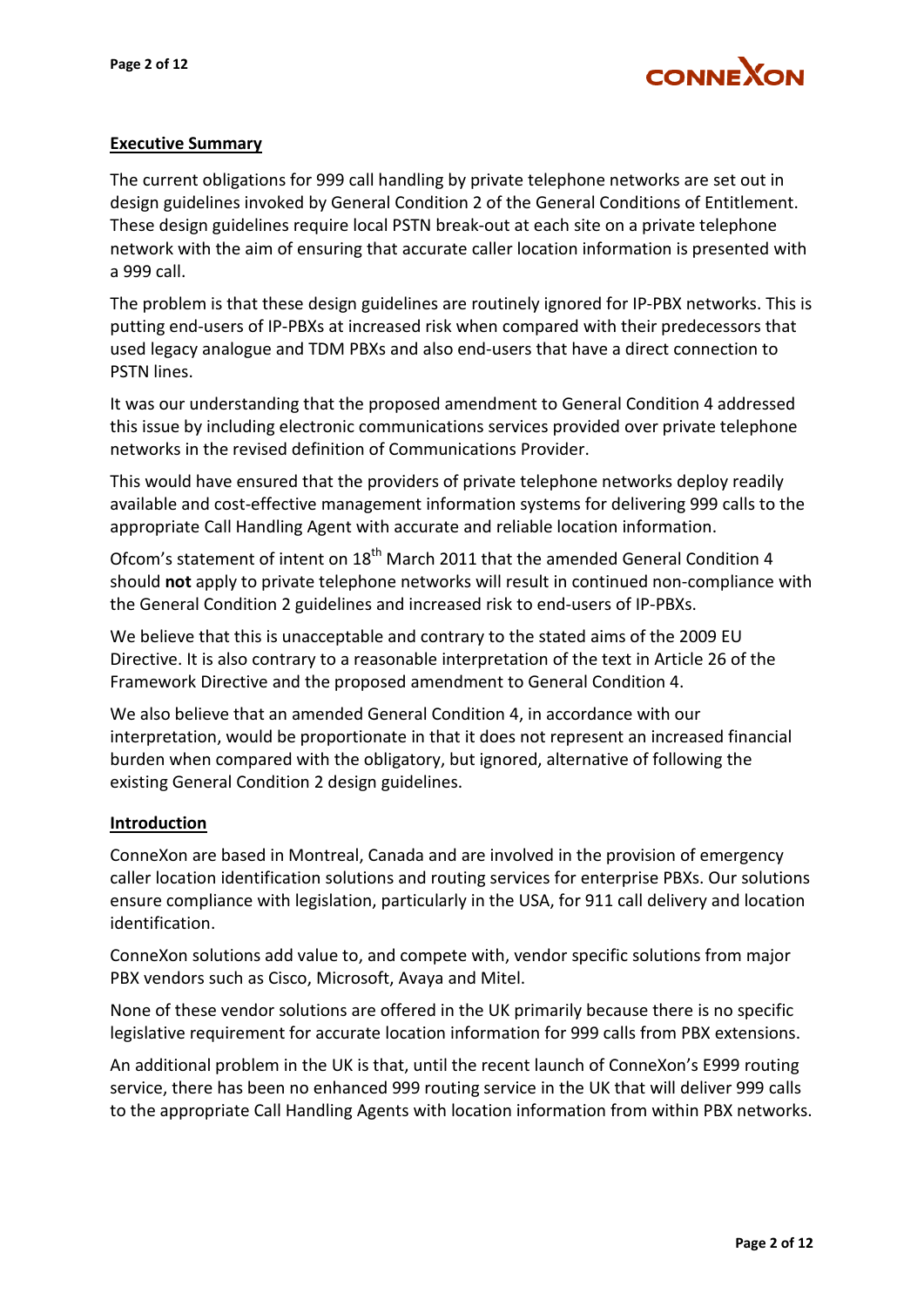

ConneXon's emergency calling solutions are now available in the UK and are available to enterprises that wish to minimise the Health & Safety risks and address the Corporate Responsibility issues associated with delivering unreliable and inaccurate location information for 999 calls from their PBXs.

We were initially pleased that the proposed amendments to General Condition 4 appeared to be similar to 911 legislation in the USA in that they placed an obligation on enterprises with private telephone systems to ensure that 999 calls are delivered to the appropriate emergency Call Handling Agent with accurate and reliable location information.

We were disappointed with the subsequent clarification from Ofcom that it is not their intention that General Condition 4 should apply to electronic communication services provided over private telephone networks.

Our submission is that this intent is not clear from either the text of General Condition 4 or related documents such as Article 26 of the Framework Directive or the 2003 Communications Act.

We also believe that there are sound reasons why General Condition 4 should apply to private telephone networks and that this would not represent an additional financial burden on enterprises when compared with the cost of implementing existing network design guidelines invoked by General Condition 2.

These design guidelines have been in place for over 10 years and have the aim of ensuring that 999 calls from private telephone networks are delivered with accurate and reliable location information. However, the guidelines are routinely ignored by enterprises that have deployed multi-site private telephone networks based on IP-PBX technology.

It is ConneXon's view that if General Condition 4 is not amended so that it covers electronic communication services provided over private telephone networks then the increasing deployment of IP-PBXs will, in turn, result in increasing non-compliance with General Condition 2.

The consequence of this is that PBX end-users will have less protection than their predecessors who used private telephone networks comprising analogue and TDM PBXs. They will also have less protection than end-users that make 999 calls from telephones that are directly connected to PSTN lines.

Our view is that this is unacceptable.

ConneXon also note that Ofcom are carrying out a separate investigation into access to emergency call numbers and the provision of caller location information from VoIP providers.

In our view this is not relevant to the issues raised in this response because the problems faced by public VoIP providers in establishing caller location information are significantly greater than in a private IP-PBX VoIP network.

The difference is that in a private VoIP network calls are made across a single managed network where the location of all the endpoints is known and subject to access controls. It is therefore possible to establish a caller's location using management information systems that are integrated with the IP-PBX.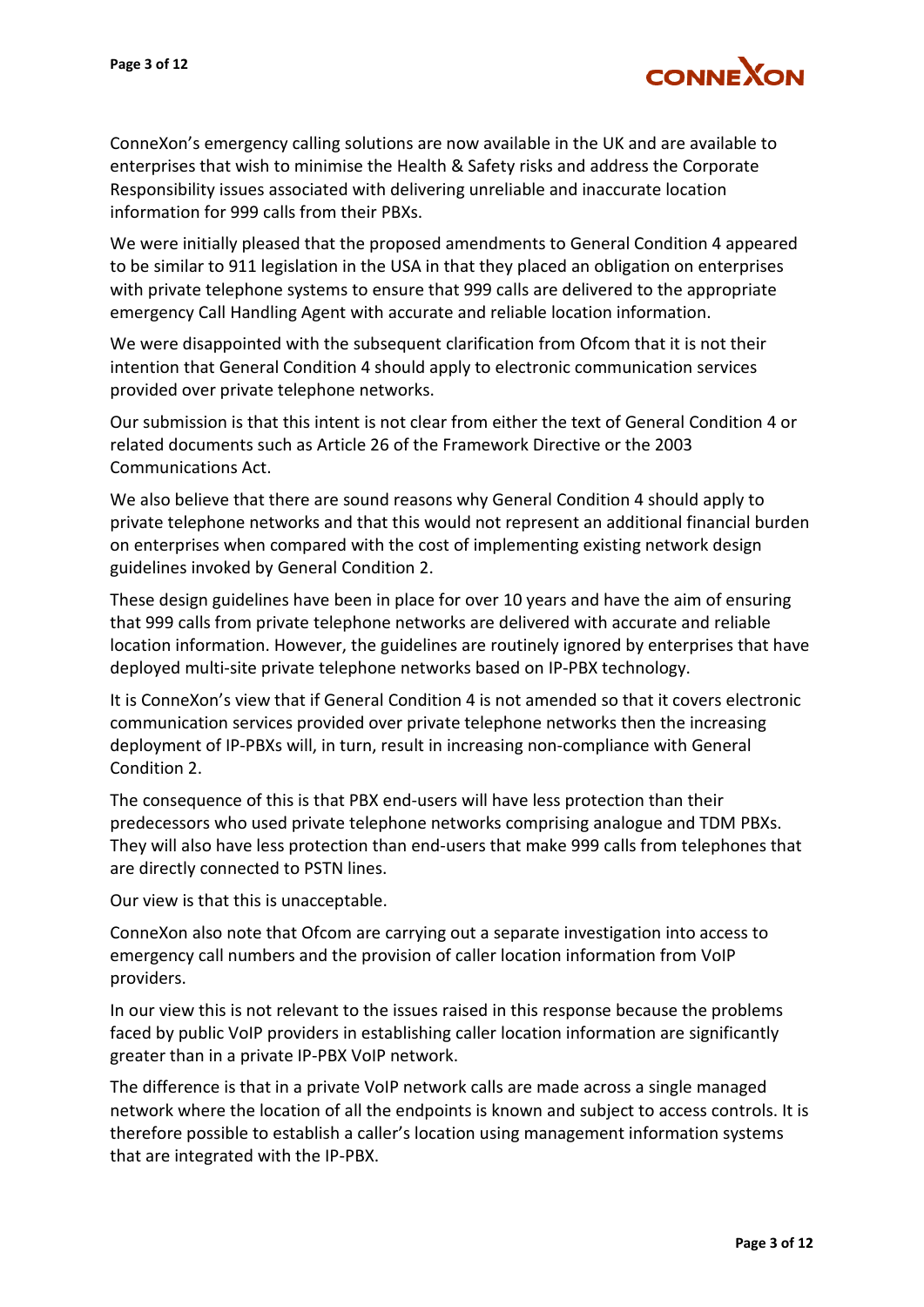

# **Detailed Response**

ConneXon's detailed response is set out below in the following six sections:

- 1. Current Situation & Compliance with General Condition 4
- 2. Impact of IP-PBXs
- 3. 999 Solutions For IP-PBXs
- 4. Regulatory Change Required to Address Issue of 999 Calling from IP-PBXs
- 5. 2009 EU Directive and Amendments to Article 26
- 6. Proposed Amendments to General Condition 4

# **1 Current Situation & Compliance with General Condition 4**

General Condition 4 of the General Conditions of Entitlement sets out the obligations of Communications Providers for handling emergency 999 calls.

Currently, the 999 calling obligations in General Condition 4 apply only to Public Electronic Communications Services and Public Telephone Networks. This is made clear by the definitions of Communications Provider in paragraph 4.3 of General Condition 4.

This implies that there are no obligations in General Condition 4 that require Communications Providers who provide electronic communications services over private telephone networks to provide access to 999 services or to provide caller location information for 999 calls.

However, there is a requirement in General Condition 2 for all Communications Providers (including those that provide services over private telephone networks) to comply with, and take account of, technical standards issued by various UK and European standards organisations. This includes both compulsory and voluntary standards.

There are two documents issued by relevant standards organisations that address the design of private telephone networks and which contain recommendations on the handling of 999 calls. These documents are:

# **1.1 Voluntary Code of Practice for Design of Private Telecommunication Networks**

[http://www.niccstandards.org.uk/files/current/nd1406\\_1997\\_10.pdf?type=p](http://www.niccstandards.org.uk/files/current/nd1406_1997_10.pdf?type=pdf) [df](http://www.niccstandards.org.uk/files/current/nd1406_1997_10.pdf?type=pdf)

This Code of Practice was produced by the NICC and issued by Ofcom. It was written in 1997, but is still in force and applies to all private telecommunication networks that have ISDN and/or analogue break-out to the PSTN irrespective of the PBX technology used within the network.

The Code of Practice contains the following statements about the handling of 999 calls in terms of ensuring accurate caller location information:

*"Where a terminal that has its own individual PSN number, as with DDI, is capable of originating calls to Public Emergency Services such calls should be routed via a PSN, NTP on the same site so that calls to the emergency services will forward the appropriate CLI information."*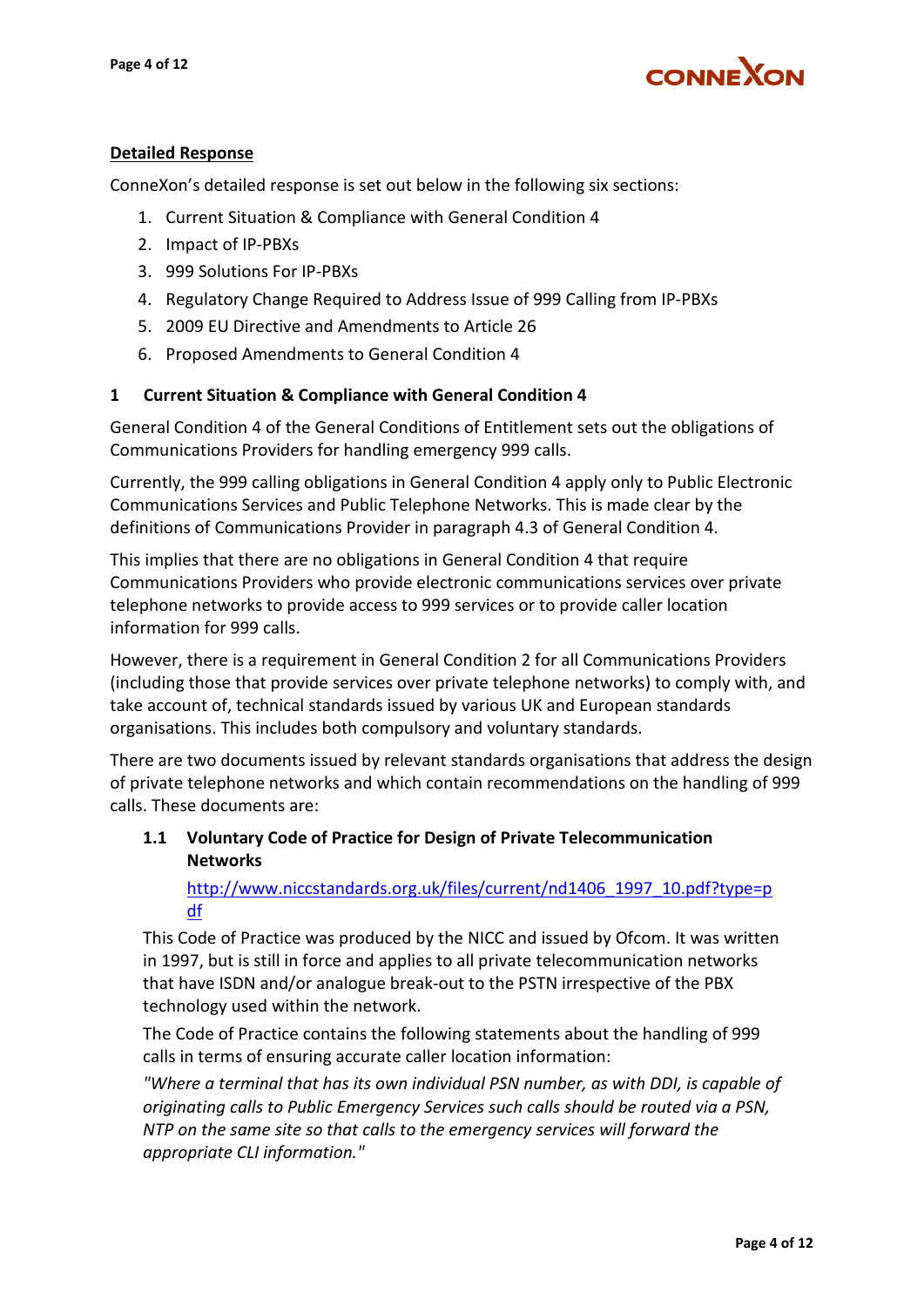

*"In their handling of emergency calls, PTOs endeavour to correlate the origin of a call with the authority responsible for dealing with that type of emergency in the location concerned. Those planning the PTN are advised to bear this in mind in the routing of such calls to ensure reasonable correspondence between the location of the PTN terminating station from which the call originates with the location of the PSN interface at which the call is connected to the PSN."*

The implication of the above paragraphs is that the Code of Practice requires that private telephone networks should be designed to have a local PSTN break-out point at every site on the network in order to ensure that the public telephone network provider can deliver the correct location information with 999 calls.

The NICC Code of Practice also states that 999 calls from a private telephone network should be routed directly to the 999 Call Handling Agent via the PSTN and should not be barred or intercepted at a reception desk or other safety answering point (except for certain classes of enterprise).

It also makes the point that suppliers of equipment for use in private telephone networks (ie PBX vendors) have some responsibility for ensuring compliance with the Code of Practice. The responsibility is expressed as follows:

*"Those who supply apparatus and other functions for integration into PTN should provide sufficient information about their products to enable the performance and operation of PTN to be designed or developed to conform with this Code of Practice."*

This implies that PBX vendors should be pro-active in advising their customers on how their products can be deployed to ensure compliance with the 999 call handling requirements of the Code of Practice.

# **1.2 Basis of requirements for communication of individuals with authorities/organizations in case of distress (ie Emergency Call Handling)**

#### [http://pda.etsi.org/exchangefolder/tr\\_102180v010201p.pdf](http://pda.etsi.org/exchangefolder/tr_102180v010201p.pdf)

This is an ETSI document containing recommendations for emergency call handling which has the following recommendation regarding location information:

*"Location information within a private network should be made available when possible and comply with the requirements of the corresponding emergency authorities in the country/area, in which the site or premises of the company are installed. For large private networks (covering several countries or even continents), attention must be paid to the fact that this requirement may be of importance when designing the architecture of the private network."*

As with the NICC document this document requires that private networks should be designed so that the location information that is delivered with 999 calls is correct.

Therefore, the current situation is that there are obligations on private telephone networks to deliver accurate location information for 999 calls. These are in the form of guidelines that require the design of private telephone networks to take account of the fact that public telephone network providers can only provide location information for the PSTN break-out point.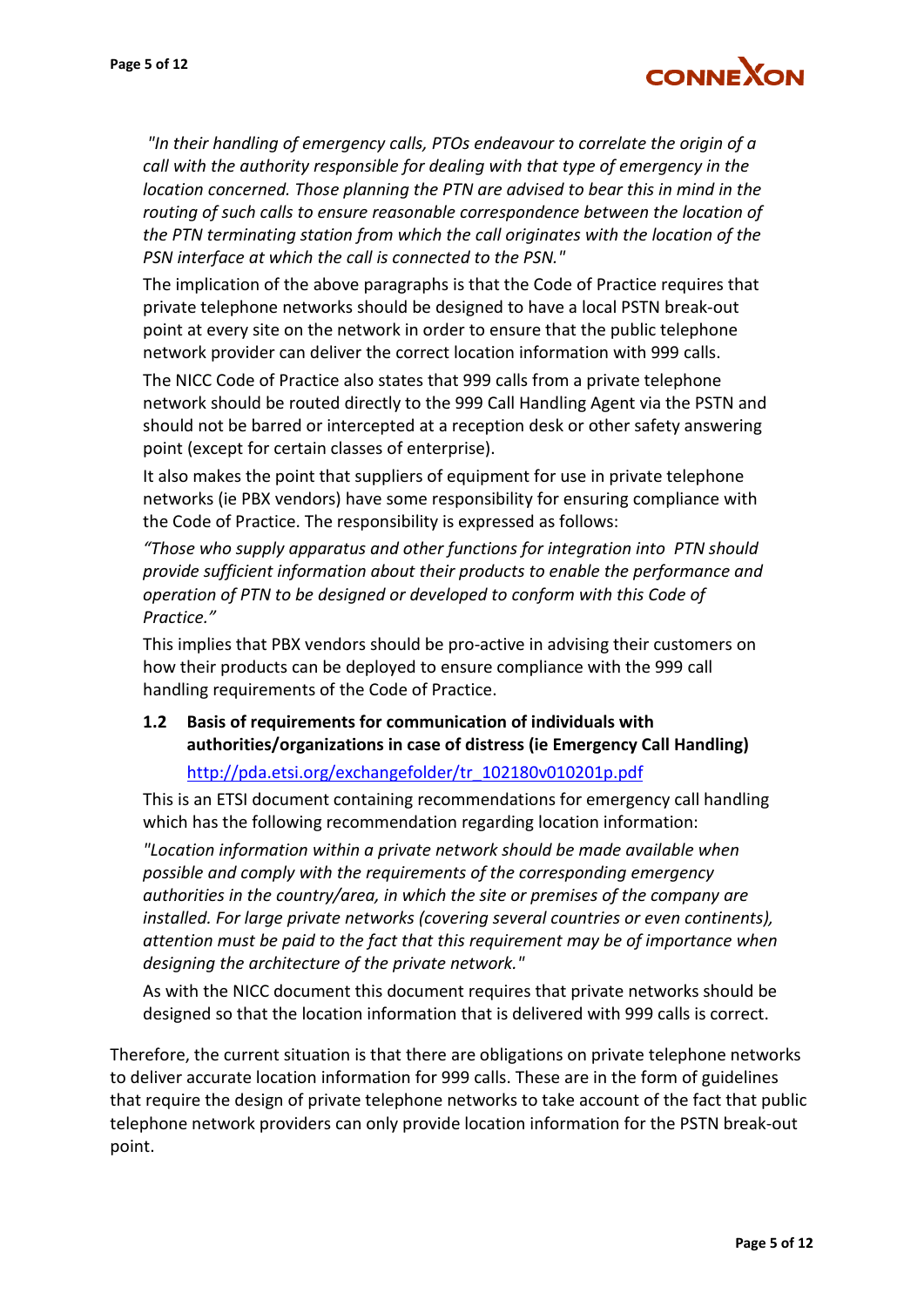

However, these obligations are routinely ignored in private telephone networks that are based on an IP-PBX solution.

In other words, in an IP-PBX based private telephone network it would not be unusual for a 999 call to break-out of the network at a different site from that of the caller. The call would therefore be delivered to the 999 Call Handling Agent with incorrect location information.

This is a serious issue because of the widespread and increasing deployment of IP-PBXs.

#### **2 Impact of IP-PBXs**

In this section we examine why the managers of IP-PBX based private telephone networks do not typically follow the network design guidelines that were used by their predecessors who managed legacy analogue and TDM PBX networks.

In our view the main reasons are associated with cost and complexity. However there are other reasons that are included in discussion below:

#### **2.1 Cost and Complexity**

With analogue and TDM PBXS it is relatively easy and inexpensive to implement a private telephone network that complies with the 999 call handling requirements of General Condition 2 as set out in the NICC and ETSI documents referred to in the previous section.

Such networks usually have a distributed design in which each site on the network would typically have its own PBX. These can easily be programmed to intercept local 999 calls and route these over locally connected PSTN trunks. This is not so easy to achieve with private telephone networks based on IP-PBX technology.

A private telephone network based on IP-PBX technology would have a centralised design comprising a PBX server in a data centre. This would be connected to its extensions via internet connections and IP routers at each site.

IP routers are designed to handle telephone and data traffic in a single data stream. This makes it difficult, but not impossible, to intercept 999 calls at the router and route these via PSTN lines connected to the router.

The problem is that the additional hardware and software costs to achieve 999 call interception and local PSTN break-out at an IP router would add approximately £500 to the cost of the router. There are also increased maintenance and support costs associated with the additional hardware and software.

# *[Source: Cisco advised it would cost approximately £500 to add "SRST" local PSTN break-out capability to an IP router.]*

In addition to the IP router costs, there are the costs associated with the connection and rental of the local PSTN lines together with the additional resources required to manage the increased complexity of the network.

One of the benefits of migrating to IP-PBX private telephone networks is that it is relatively inexpensive to connect every site to the network, including home offices and locations used by nomadic employees. This brings operational efficiencies, particularly when the IP-PBX is deployed in a Unified Communications platform.

However, the high cost of providing PSTN break-out for 999 calls at each site would prejudice the financial case for deploying an IP-PBX solution.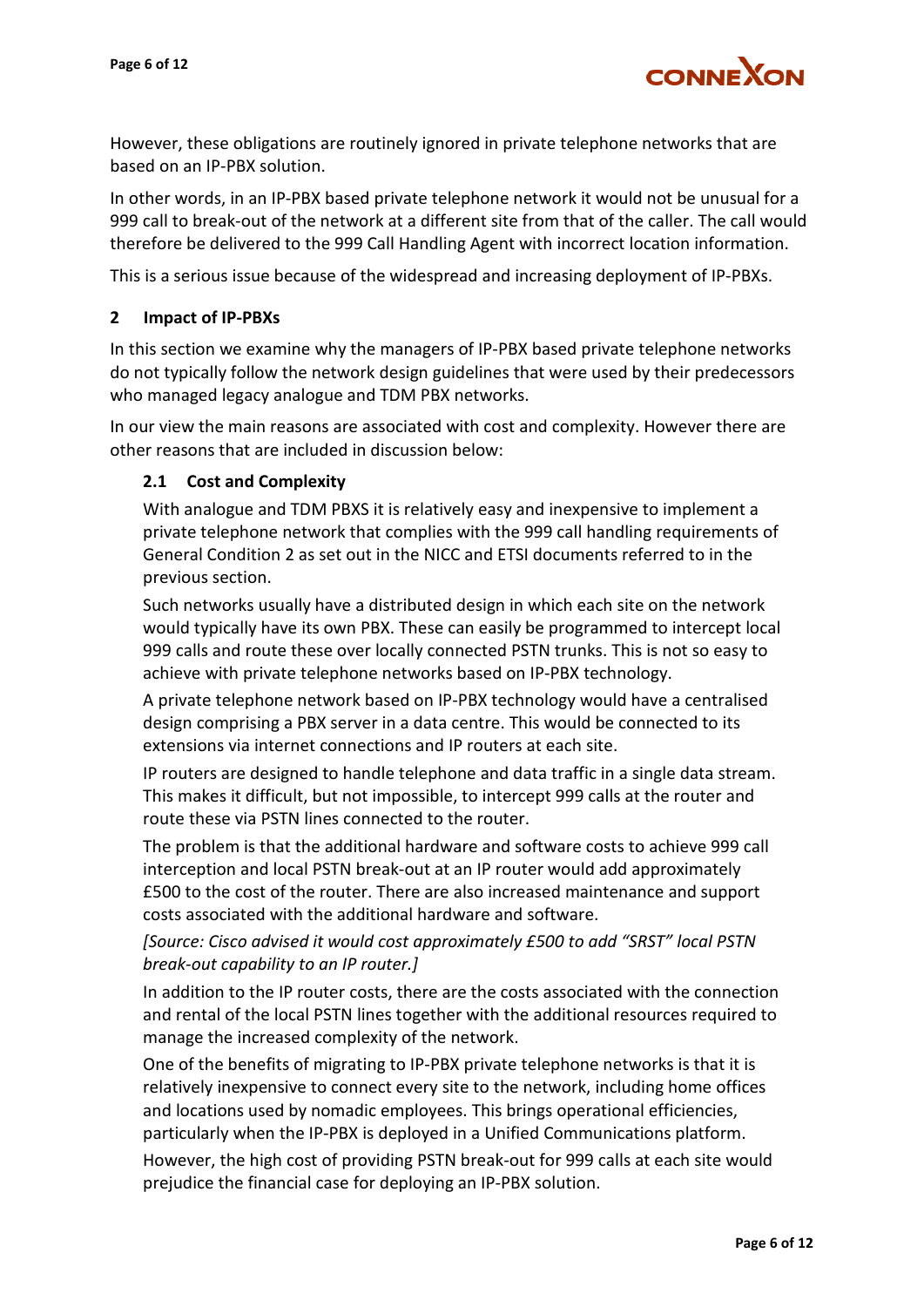

#### **2.2 Lack of information from IP-PBX vendors**

As stated above, the NICC Code of Practice requires that IP-PBX vendors should make the managers of private telephone networks aware of how their products can be deployed to ensure compliance with the Code of Practice. This would include the requirement for 999 call handling to ensure correct location identification of the caller.

It is possible that IP-PBX vendors are unaware of this responsibility in their discussions with potential customers and in their tender responses.

#### **2.3 Change in management culture**

Another possible reason why traditional telecommunications network design principles are being ignored is that an IP-PBX server is now just another server in an enterprise's data centre, sharing the same IT network infrastructure as other servers.

The IT managers looking after these resources are less likely to be aware of the importance of local PSTN break-out point for 999 calling when compared with their predecessors who managed dedicated private telephone networks based on legacy PBXs.

The reality is that, for whatever reason, multi-site IP-PBX networks are being deployed in increasing numbers and enterprises are routinely ignoring their General Condition 2 obligations to provide a PSTN break-out point for 999 calls at each site on the private telephone network.

#### **3 999 Solutions For IP-PBXs**

The most cost-effective method for providing a 999 call handling solution for IP-PBX based private telephone networks that delivers accurate location information is not to be found in network design. Instead, it is to be found in the use of management information systems such as those available from the major IP-PBX vendors and third party solution providers such as ConneXon.

Major IP-PBX vendors such as Cisco, Avaya, Microsoft and Mitel have proprietary management information systems that will identify the precise location of an emergency caller on the network. This information can then be passed to an emergency routing service that delivers the emergency call and the attached location information to the appropriate Call Handling Agent.

These systems are in widespread use in the USA where there are strict obligations on private telephone network operators to provide precise and accurate location information for 911 calls.

They are not used in the UK primarily because there is no regulatory obligation on enterprises to use them.

A further complication in the UK is that until the recent launch of ConneXon's E999 Emergency Routing Service there was no easy way of delivering a 999 call to one of the 999 Call Handling Agents (ie BT or C&W) with location information that has been derived from a PBX information system.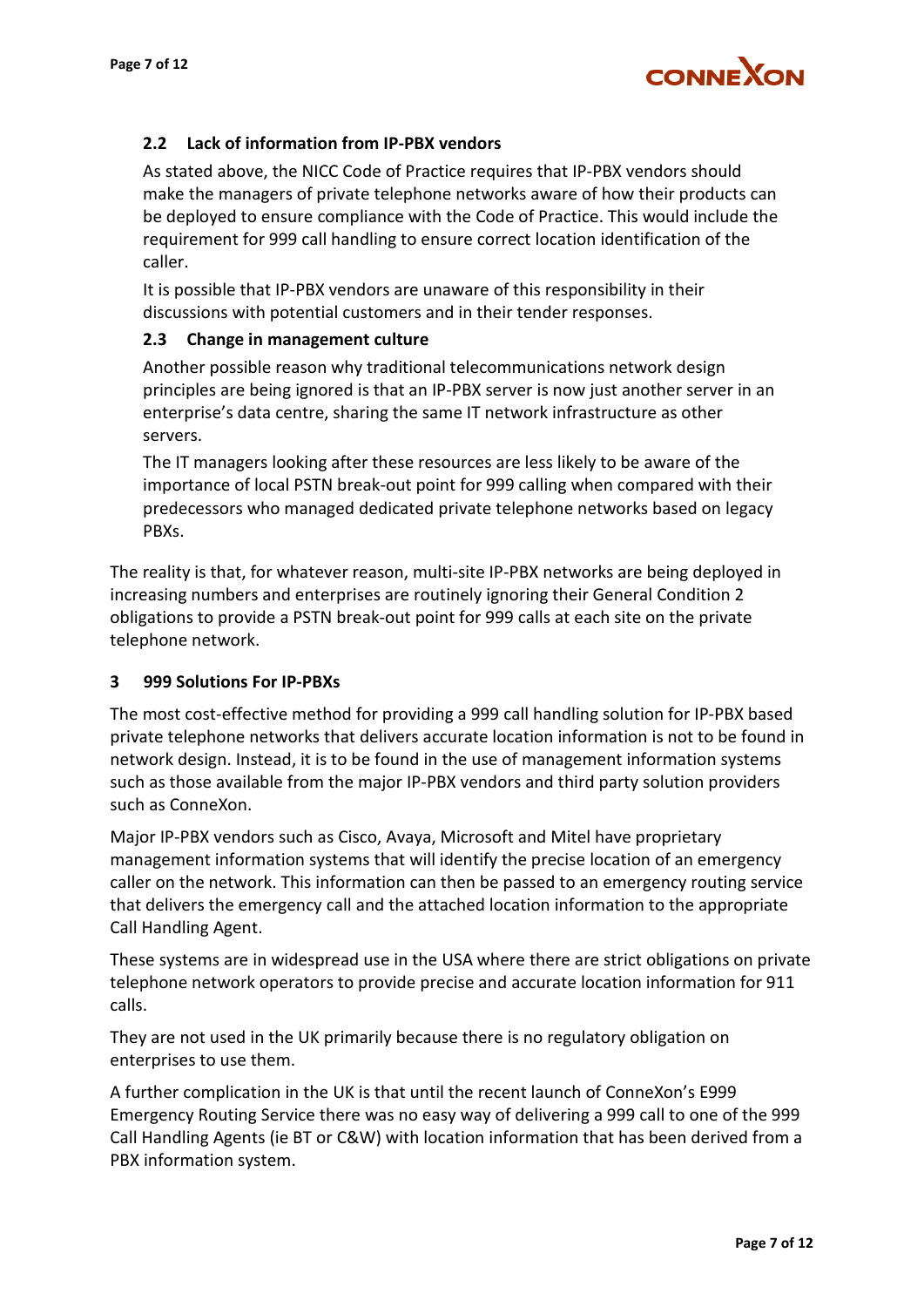

The problem is that the public telephone network's standard 999 routing services are limited in that they can only deliver location information associated with the PSTN break-out point.

Nevertheless, it is certainly possible for a private telephone network to use a standard SIP trunk service to deliver 999 calls with location information that is presented by a PBX management information system.

This is in fact the basis of the ConneXon's E999 Emergency Routing Service.

It is therefore technically feasible (and has been for some time) for an enterprise with an IP-PBX based private telephone network to use existing systems and services to deliver accurate caller location information to the 999 Call Handling Agents in the UK.

One final point is that an enhanced 999 solution based on IP-PBX management information systems should not be seen as an unnecessary financial burden. Such systems are typically more cost-effective than the obligatory, but ignored, alternative of local PSTN break-out for IP-PBX based private telephone networks.

#### **4 Regulatory Changes Required to Address Issue of 999 Calling from IP-PBXs**

In our view it is not within the scope of General Condition 2 to specify that enterprises that provide PBX services over a private telephone network should use a management information system to identify the location of a 999 caller.

Our view is that it would be more appropriate to address this issue in General Condition 4 by extending the definition of Communications Provider so that it includes electronic communication services provided over private telephone networks.

Otherwise, IP-PBX extension users that make 999 calls will continue to have less protection than their predecessors. They will also have less protection than if they make a 999 call from their home.

This is clearly unsatisfactory and has Health & Safety and Corporate Responsibility implications.

#### **5 2009 EU Directive and Amendments to Article 26**

Ofcom's General Conditions of Entitlement are derived from an EU Framework Directive on universal service and users' rights relating to electronic communications networks and services. General Condition 4, in particular, must reflect the requirements and obligations that are set out in Article 26 of the Framework Directive.

Towards the end of 2009 an EU Directive was issued amending the overall Framework Directive. In our view this addressed the 999 calling issues described above, both in its overall aims and in the specific requirements of Article 26.

For example, in the recitals to the Directive it was stated that:

*"The obligation to provide caller location information should be strengthened so as to increase the protection of citizens."*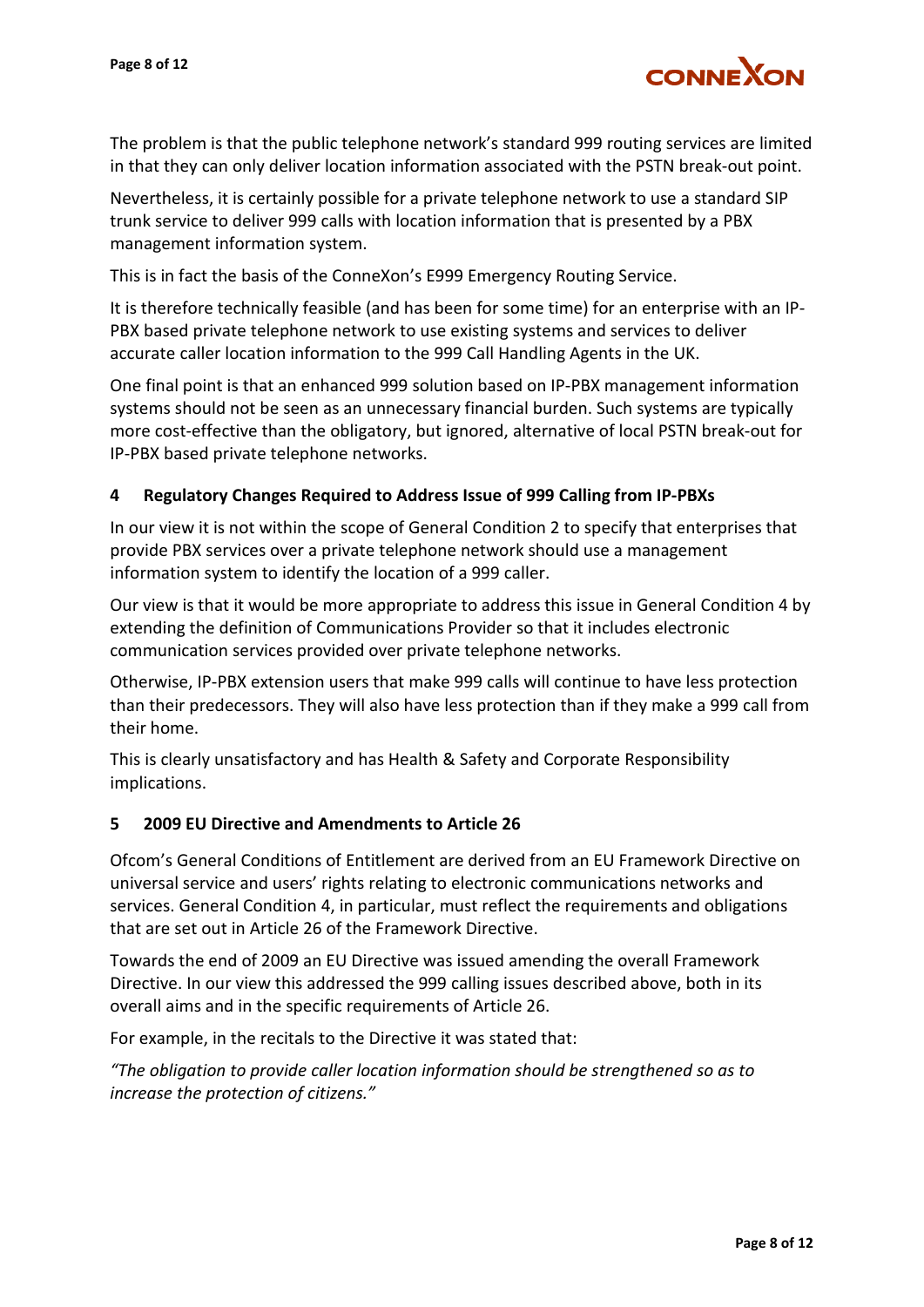

As explained above, under the current Article 26 (and therefore General Condition 4) IP-PBX extension users have less protection than their predecessors and less protection than 999 callers from phones directly connected to PSTN lines. They are therefore citizens who are clearly in need of increased protection, particularly as there are cost-effective solutions readily available.

One of the key changes in Article 26 appears to address this issue by amending the definition of Communications Provider (ie *"undertakings"*) to which Article 26 applies to read as follows:

*"… undertakings providing end-users with an electronic communications service for originating national calls to a number or numbers in a national telephone numbering plan …"*

The previous definition referred only to "publicly available telephone services".

The new definition includes Communications Providers that provide any type of electronic communications service subject to the qualification that the service provided enables endusers to originate calls to national telephone numbers.

The ConneXon interpretation of this is that Article 26 would now apply to private telephone networks. Our reasoning was as follows:

#### **5.1 Definition of "electronic communications service"**

Our understanding is that an electronic communications service provided over a private telephone network is covered by the definition of *"electronic communications service"* in the Framework Directive.

This is confirmed by Ofcom guidelines at:

[http://stakeholders.ofcom.org.uk/telecoms/ga-scheme/general-conditions/general](http://stakeholders.ofcom.org.uk/telecoms/ga-scheme/general-conditions/general-conditions-guidelines/)[conditions-guidelines/](http://stakeholders.ofcom.org.uk/telecoms/ga-scheme/general-conditions/general-conditions-guidelines/)

#### **5.2 Definition of "end-user"**

The term *"end-user"* qualifies the definition of *"electronic communications service"* and is defined in the Framework Directive as:

*"a user not providing public communications networks or publicly available electronic communications services"*

This states what an *"end-user"* is **not** and logically implies that a PBX extension user in a private telephone network can be considered an end-user for the purposes of Article 26.

#### **5.3 Originating calls to national telephone numbers**

The other qualification is that the *"electronic communications service"* can be used to originate calls to national telephone numbers. This would not exclude private telephone network services from the Article 26 definition since one of the key functions of a private telephone network is that it enables end-users to originate calls to national telephone numbers.

The only possible issue might be the fact the end-users of a private telephone network would typically have to dial 9 before the national telephone number digits, but the same issue would apply to public electronic communication services such as Centrex (eg BT Featureline).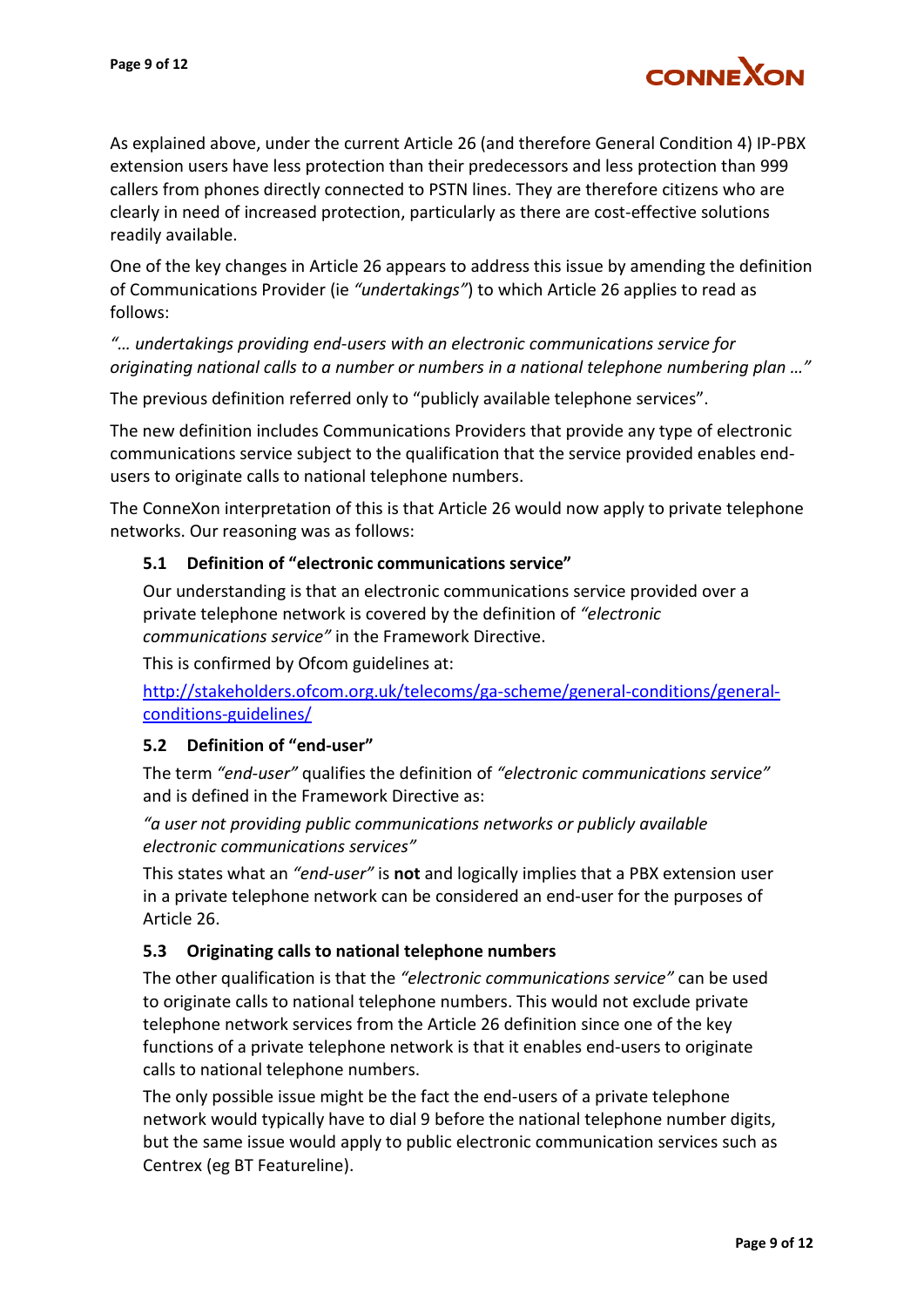

If Centrex services are not excluded from the Article 26 definition then private telephone network services should not be excluded.

# **5.4 The word "public" does not precede the term "electronic communications services"**

If it was intended that Article 26 should continue to apply only to public electronic communication services then it is reasonable to assume that the word "public" would have been used in the definition of Communications Provider.

It has not been used and in fact has been conspicuously removed from the Article 26 definition.

Our conclusion is therefore that the amended Article 26 would apply to private telephone networks and that General Condition 4 would have to be modified accordingly.

# **6 Proposed Amendments to General Condition 4**

As required by the 2009 EU Directive the amendments to the General Conditions of Entitlement have to be implemented by  $25<sup>th</sup>$  May 2011. In preparation for this Ofcom issued their proposed amendments to comply with the requirements of the Directive on 24<sup>th</sup> February 2011 in the form of a consultation document.

This included the anticipated changes to General Condition 4.

In the proposed amendments the revised definition of Communications Provider to which General Condition 4 applies is stated as:

*"… a person who provides End-Users with an Electronic Communications Service, [or payphone service] , for originating calls to a number or numbers in the National Telephone Numbering Plan…"*

This is exactly the same as the wording in Article 26 of the EU Framework Directive.

Our conclusion was therefore that electronic communication services provided over private telephone networks would come under the remit of General Condition 4 for the same reasons given above for Article 26.

However, Ofcom published a clarification on  $18<sup>th</sup>$  March 2011 stating that it was not their intention that General Condition 4 should apply to private telephone networks and that this should be apparent from the reading the definition of Communications Provider.

The Ofcom clarification is at link below:

<http://stakeholders.ofcom.org.uk/consultations/gc-usc/general-condition-4/>

We read the General Condition 4 definition again and also the corresponding definition in Article 26. We also studied other relevant documents such as the Ofcom Consultation notes, the EU Framework Directive, other General Conditions and the 2003 Communications Act. However, we are unable to rationalise the Ofcom "clarification".

We have already explained our interpretation of the EU Directive's Article 26 definition. The paragraphs below examine more closely the Ofcom proposals, the Ofcom Consultation notes and the 2003 Communications Act in terms of the proposed definition of Communications Provider in General Condition 4: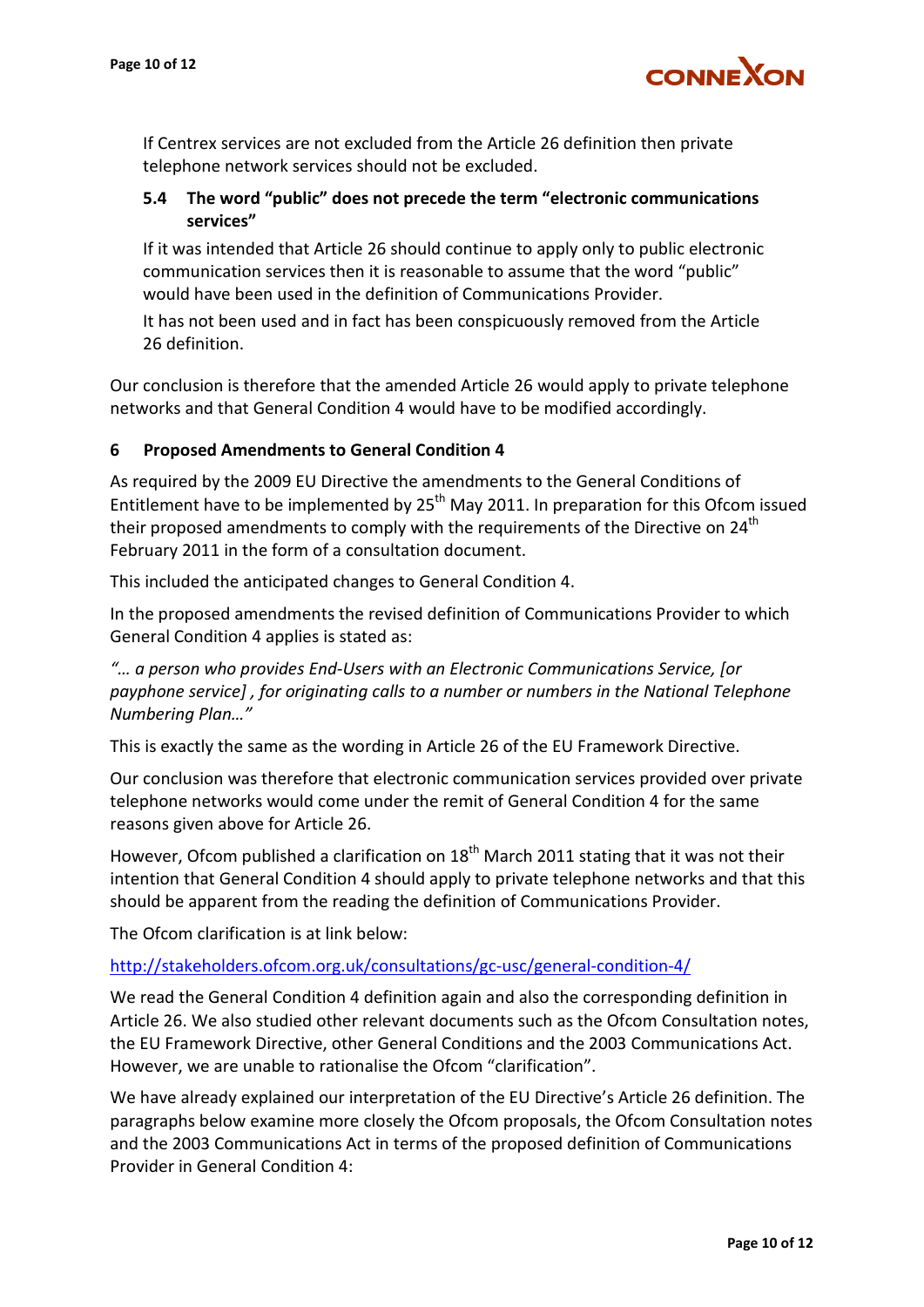

#### **6.1 Definition of a provider of Electronic Communications Services**

Ofcom's guidelines to the General Conditions of Entitlement state clearly that a provider of electronic communications services includes:

*"… providers of all types of electronic communications networks and services, including both public and private networks, mobile and fixed (unless otherwise stated) voice telephony, data and internet. It includes resellers as well as ownnetwork providers."*

An enterprise with its own private telephone network is therefore considered to be a Communications Provider for the purposes of the General Conditions of Entitlement.

The guidelines state that this definition of Communications Provider can be restricted in each individual General Condition. The only qualifications in the General Condition 4 definition are the terms *"End-User"* and the service described as *"originating calls to a number or numbers in the National Telephone Numbering Plan".*

#### **6.2 Definition of "End-User"**

We have already discussed the definition of *"End-User*" in terms of the definition in Article 26 of the Framework Directive, but there are some important additional points to make regarding the definition of "End-User" in the General Conditions of Entitlement and in particular the Ofcom Consultation notes.

Confusingly, there appears to be two definitions of *"End-User"* in the Consultation notes.

In one part of the Consultation notes Ofcom state that the definition of *"End-User"* is to be deleted from the General Conditions of Entitlement and that it should have the same meaning as that defined in the 2003 Communications Act which states that:

*" 'end-user', in relation to a public electronic communications service, means:*

- *(a) a person who, otherwise than as a communications provider, is a customer of the provider of that service;*
- *(b) a person who makes use of the service otherwise than as a communications provider; or*
- *(c) a person who may be authorised, by a person falling within paragraph (a), so to make use of the service;"*

The term *"End-User"* in General Condition 4 is **not** used in relation to a public electronic communication service. It is therefore not clear to us that the 2003 Act definition would apply.

The other definition of *"End-User"* in the Ofcom Consultation notes is that used in the Framework Directive. *"End-user"* is defined in the Framework Directive as:

*"a user not providing public communications networks or publicly available electronic communications services"*